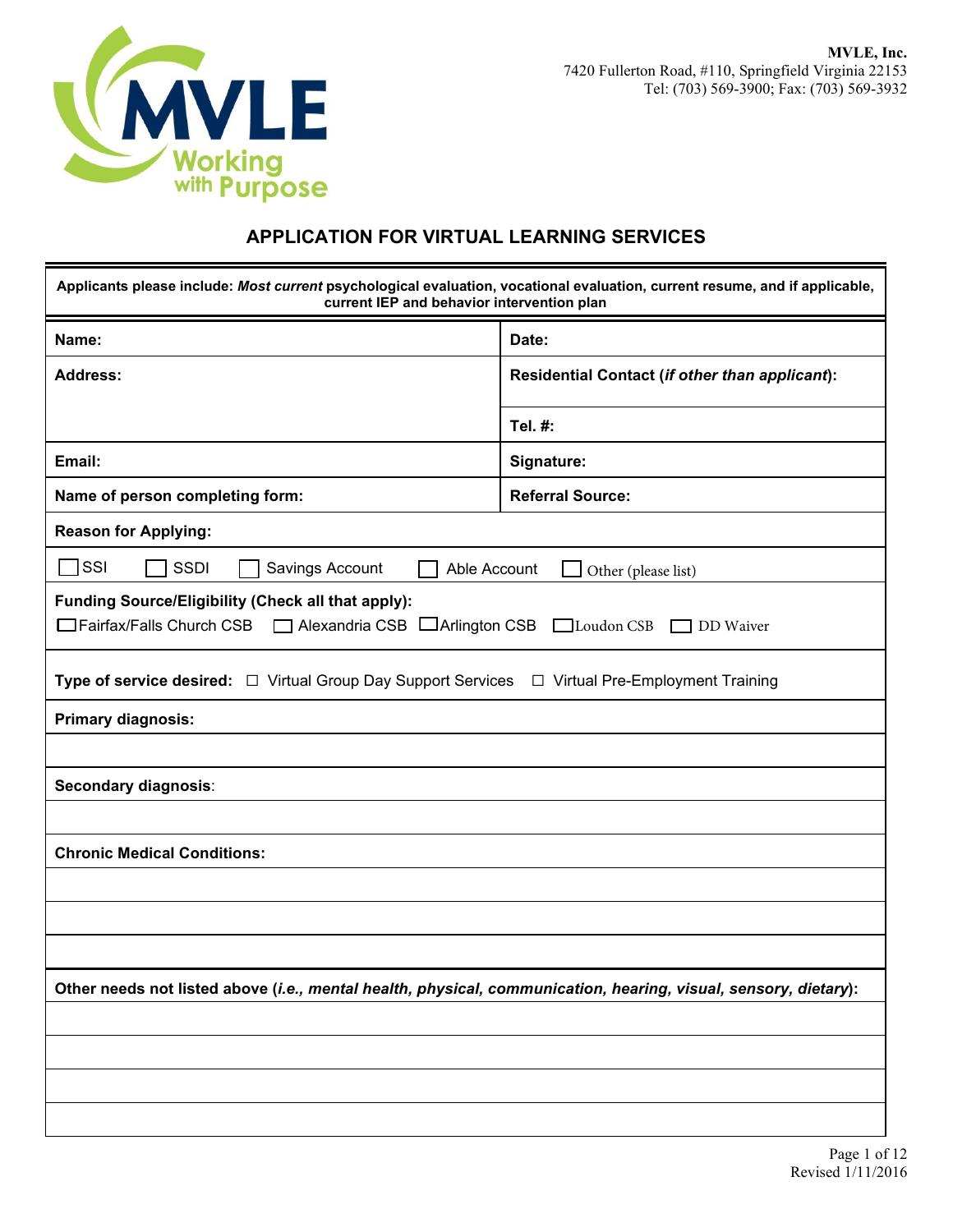| <b>EDUCATION/VOCATIONAL HISTORY</b><br>(List most recent first)                    |                        |                   |                 |
|------------------------------------------------------------------------------------|------------------------|-------------------|-----------------|
| Education/Training Program Name and Address                                        | Program                | <b>Start Date</b> | <b>End Date</b> |
|                                                                                    |                        |                   |                 |
|                                                                                    |                        |                   |                 |
| <b>EMPLOYMENT HISTORY</b><br>(List most recent first)                              |                        |                   |                 |
| <b>Employer Name and Address</b>                                                   | <b>Position/Duties</b> | <b>Start Date</b> | <b>End Date</b> |
|                                                                                    |                        |                   |                 |
| Reason(s) for leaving: (Please be specific. Include any issues while on this job). |                        |                   |                 |
| <b>Employer Name and Address</b>                                                   | <b>Position/Duties</b> | <b>Start Date</b> | <b>End Date</b> |
|                                                                                    |                        |                   |                 |
| Reason(s) for leaving: (Please be specific. Include any issues while on this job). |                        |                   |                 |
| <b>Employer Name and Address</b>                                                   | Position/Duties        | <b>Start Date</b> | <b>End Date</b> |
|                                                                                    |                        |                   |                 |
| Reason(s) for leaving: (Please be specific. Include any issues while on this job). |                        |                   |                 |
| <b>INTERESTS, TALENTS, HOBBIES, AND GOALS</b>                                      |                        |                   |                 |
|                                                                                    |                        |                   |                 |
|                                                                                    |                        |                   |                 |

**\_\_\_\_\_\_\_\_\_\_\_\_\_\_\_\_\_\_\_\_\_\_\_\_\_\_\_\_\_\_\_\_\_\_\_\_\_\_ \_\_\_\_\_\_\_\_\_\_\_\_\_\_\_\_\_\_\_\_\_**

**\_\_\_\_\_\_\_\_\_\_\_\_\_\_\_\_\_\_\_\_\_\_\_\_\_\_\_\_\_\_\_\_\_\_\_\_\_\_\_\_\_\_\_\_ \_\_\_\_\_\_\_\_\_\_\_\_\_\_\_\_\_\_\_\_\_\_\_\_** 

**Signature of Applicant:** Date:

**Person completing form:** Date: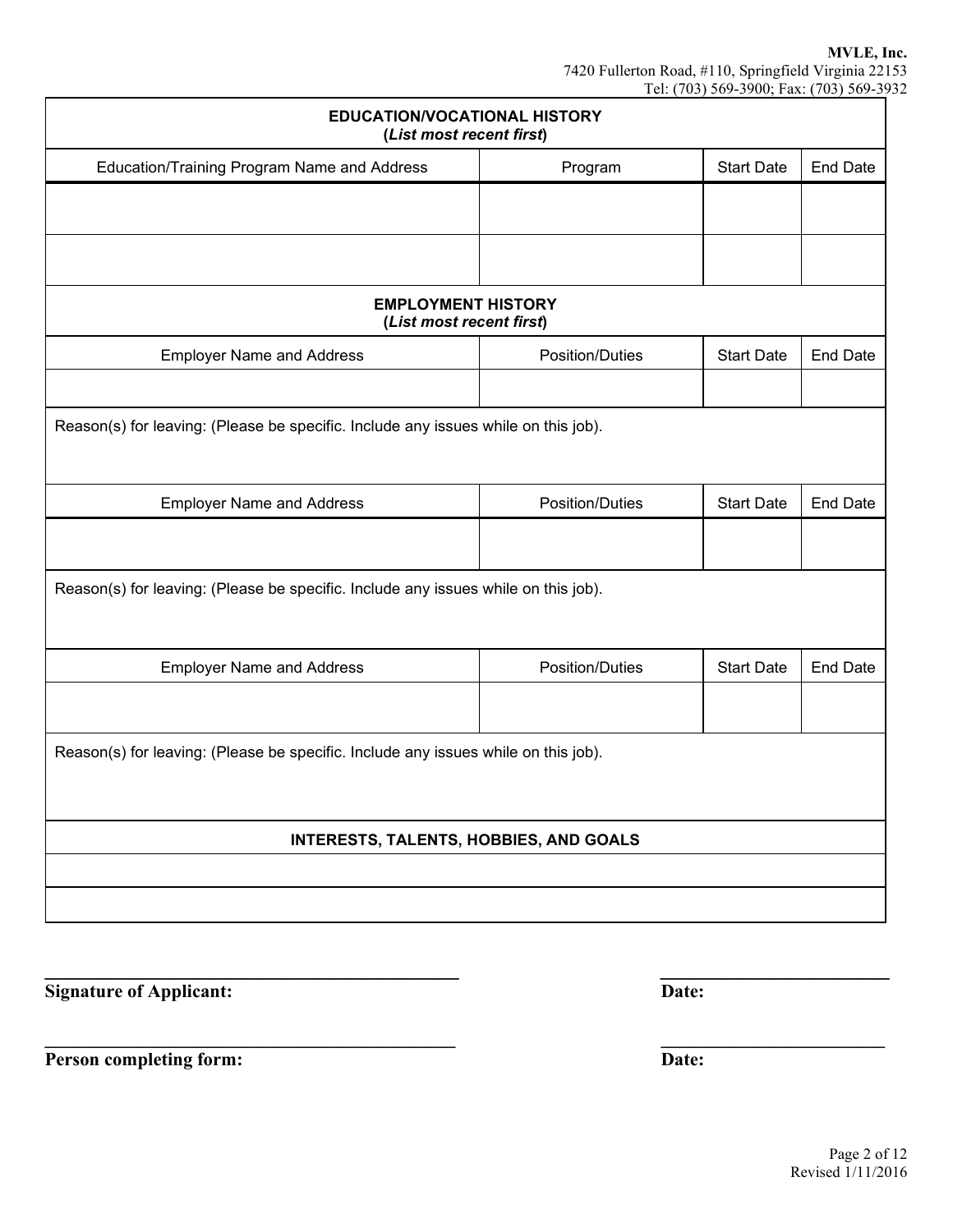## **Virtual Individual Profile**

### **Updated On:**

| <b>IDENTIFYING INFORMATION</b>                                                                                                                                                                                                                   |                     |  |                                                                                                                    |                 |                 |
|--------------------------------------------------------------------------------------------------------------------------------------------------------------------------------------------------------------------------------------------------|---------------------|--|--------------------------------------------------------------------------------------------------------------------|-----------------|-----------------|
| Full Name:                                                                                                                                                                                                                                       |                     |  | Date of Birth:                                                                                                     | Admission date: |                 |
| Address: (number and street)                                                                                                                                                                                                                     |                     |  | Telephone #:                                                                                                       | Email:          |                 |
| City, State, Zip Code                                                                                                                                                                                                                            |                     |  | Point of Contact:                                                                                                  |                 |                 |
| Guardianship status: □ Own<br>**Please provide copy of guardianship document**                                                                                                                                                                   | $\Box$ Has guardian |  | P.O.C. Telephone # (if different):                                                                                 |                 |                 |
| Social Security Number:                                                                                                                                                                                                                          |                     |  | Medicaid Number (if applicable):                                                                                   |                 | Marital Status: |
|                                                                                                                                                                                                                                                  |                     |  | PARENT/LEGAL GUARDIAN INFORMATION                                                                                  |                 |                 |
| Name(s):                                                                                                                                                                                                                                         |                     |  | Relationship:                                                                                                      |                 |                 |
| Address:                                                                                                                                                                                                                                         |                     |  | Telephone $# (W)$ :                                                                                                |                 |                 |
|                                                                                                                                                                                                                                                  |                     |  | Telephone $# (H)$ :                                                                                                |                 |                 |
|                                                                                                                                                                                                                                                  |                     |  | <b>EMERGENCY CONTACTS</b>                                                                                          |                 |                 |
|                                                                                                                                                                                                                                                  |                     |  | List below person who MUST be contacted, in the order of contact. If parent/guardian, enter below in proper order. |                 |                 |
| Name(s):                                                                                                                                                                                                                                         |                     |  | Relationship:                                                                                                      |                 |                 |
| Address:                                                                                                                                                                                                                                         |                     |  | Telephone $# (W)$ :                                                                                                |                 |                 |
|                                                                                                                                                                                                                                                  |                     |  | Telephone $# (H)$ :                                                                                                |                 |                 |
| Name(s):                                                                                                                                                                                                                                         |                     |  | Relationship:                                                                                                      |                 |                 |
| Address:                                                                                                                                                                                                                                         |                     |  | Telephone $# (W)$ :                                                                                                |                 |                 |
|                                                                                                                                                                                                                                                  |                     |  | Telephone $# (H)$ :                                                                                                |                 |                 |
| Name(s):                                                                                                                                                                                                                                         |                     |  | Relationship:                                                                                                      |                 |                 |
| Address:                                                                                                                                                                                                                                         |                     |  | Telephone $# (W)$ :                                                                                                |                 |                 |
|                                                                                                                                                                                                                                                  |                     |  | Telephone $# (H)$ :                                                                                                |                 |                 |
|                                                                                                                                                                                                                                                  |                     |  | <b>MEDICAL INSURANCE INFORMATION</b>                                                                               |                 |                 |
| Medical Insurance Company:                                                                                                                                                                                                                       |                     |  | POLICY #:                                                                                                          |                 |                 |
| <b>MEDICAID</b><br><b>MEDICARE</b>                                                                                                                                                                                                               |                     |  | <b>CHAMPUS</b>                                                                                                     |                 | $ID#$ :         |
|                                                                                                                                                                                                                                                  |                     |  | <b>EMERGENCY MEDICAL AUTHORIZATION</b>                                                                             |                 |                 |
| Purpose: to facilitate emergency treatment should the individual become ill or injured at work, en-route to the job site or when participating in an activity<br>organized and/or authorized by the agency.                                      |                     |  |                                                                                                                    |                 |                 |
| Preferred Hospital:                                                                                                                                                                                                                              |                     |  |                                                                                                                    |                 |                 |
| Address:                                                                                                                                                                                                                                         |                     |  | Telephone #:                                                                                                       |                 |                 |
|                                                                                                                                                                                                                                                  |                     |  | Alternative Telephone #:                                                                                           |                 |                 |
| Preferred Physician:                                                                                                                                                                                                                             |                     |  |                                                                                                                    |                 |                 |
| Telephone #:<br>Address:<br>Alternative Telephone #:                                                                                                                                                                                             |                     |  |                                                                                                                    |                 |                 |
| Preferred Dentist:                                                                                                                                                                                                                               |                     |  |                                                                                                                    |                 |                 |
| Address:<br>Telephone #:                                                                                                                                                                                                                         |                     |  |                                                                                                                    |                 |                 |
| Alternative Telephone #:<br>In the event that, in the judgment of MVLE/employer staff, emergency medical treatment is necessary, I hereby give my consent for the transfer to the                                                                |                     |  |                                                                                                                    |                 |                 |
| 1.<br>above hospital, or other reasonably accessible hospital.                                                                                                                                                                                   |                     |  |                                                                                                                    |                 |                 |
| In the event that the above designated practitioner(s) is/are not available, I hereby give my consent for the utilization of emergency medical personnel.<br>2.                                                                                  |                     |  |                                                                                                                    |                 |                 |
| Note: This authorization does not cover major surgery unless the opinions of two (2) other licensed physicians or dentists concur in the necessity for such<br>surgery. Such opinions must be obtained prior to the performance of such surgery. |                     |  |                                                                                                                    |                 |                 |
| Employee's Signature:                                                                                                                                                                                                                            |                     |  | Date:                                                                                                              |                 |                 |
| Legal Guardian Signature:                                                                                                                                                                                                                        |                     |  | Date:                                                                                                              |                 |                 |
| <b>MVLE Staff Signature:</b>                                                                                                                                                                                                                     |                     |  | Date:                                                                                                              |                 |                 |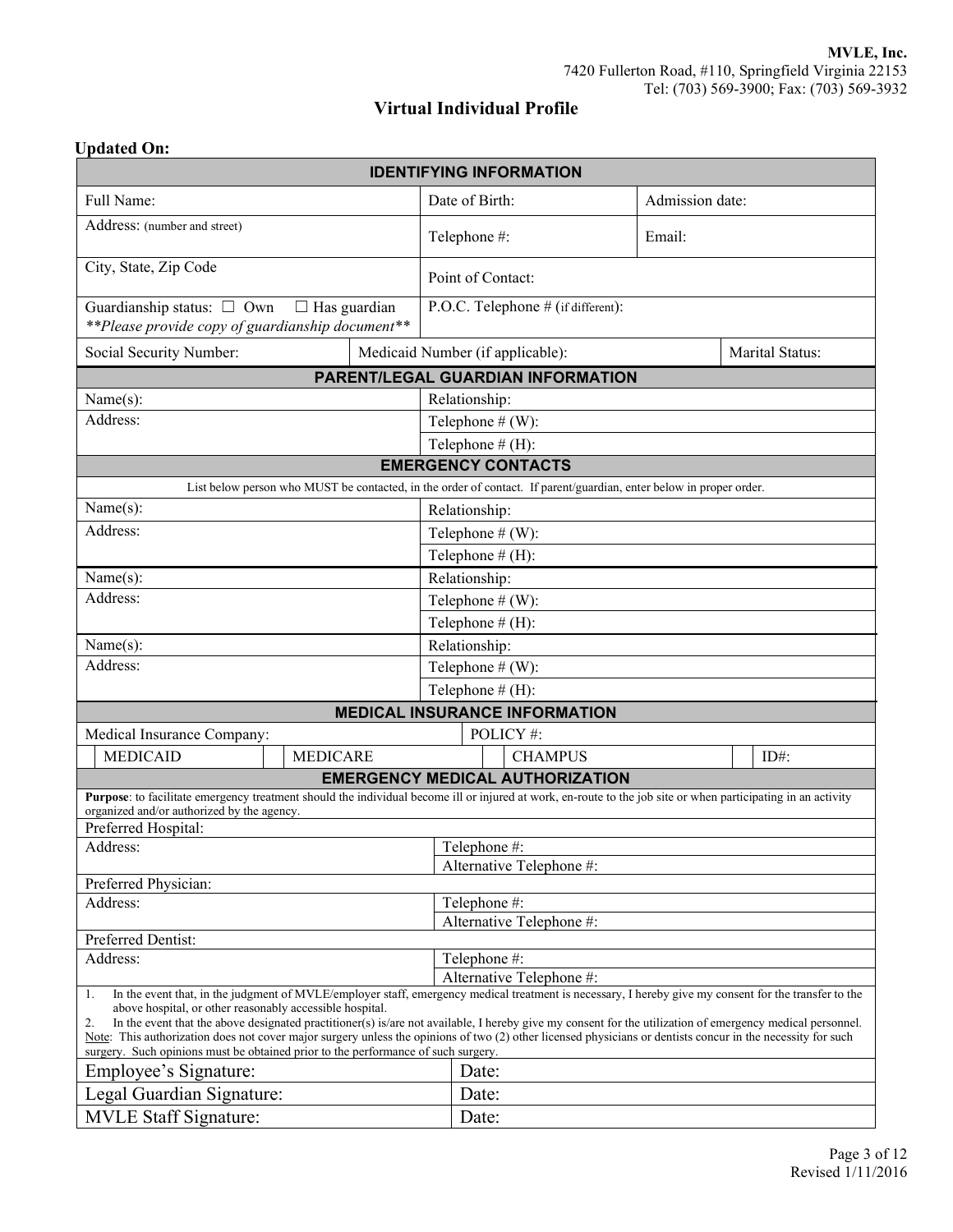| <b>CURRENT MEDICAL INFORMATION</b>                                                                                                         |                                                                                     |           |                   |                |
|--------------------------------------------------------------------------------------------------------------------------------------------|-------------------------------------------------------------------------------------|-----------|-------------------|----------------|
| Date of Current Physical: (please attach a copy)                                                                                           |                                                                                     |           |                   |                |
| Allergies (PAST & CURRENT):                                                                                                                |                                                                                     |           |                   |                |
|                                                                                                                                            |                                                                                     |           |                   |                |
| Substance Abuse:                                                                                                                           |                                                                                     |           |                   |                |
|                                                                                                                                            |                                                                                     |           |                   |                |
|                                                                                                                                            |                                                                                     |           |                   |                |
|                                                                                                                                            |                                                                                     |           |                   |                |
|                                                                                                                                            | MEDICATION/DRUGS (including prescription, non-prescription, nicotine, and alcohol): |           |                   |                |
| Medication/Drug<br>Dosage                                                                                                                  | Frequency/Time                                                                      |           | Purpose           | Start/End Date |
|                                                                                                                                            |                                                                                     |           |                   |                |
|                                                                                                                                            |                                                                                     |           |                   |                |
|                                                                                                                                            |                                                                                     |           |                   |                |
|                                                                                                                                            |                                                                                     |           |                   |                |
| SIGNIFICANT MEDICAL CONDITIONS/PROBLEMS: (IE: Sight/hearing/speech, seizures, arthritis, diabetes, phobias, communicable diseases - Please |                                                                                     |           |                   |                |
| mark all that apply)<br>Diabetes<br>Seizures                                                                                               | Vision<br>Hearing                                                                   | Arthritis | <b>Falls Risk</b> | Paralysis      |
| Dietary (Please indicate type):                                                                                                            |                                                                                     |           |                   |                |
| Cerebral Palsy<br>Cancer                                                                                                                   | <b>COPD</b><br>Asthma                                                               |           | Colostomy Care    | Ostomy Care    |
| <b>Heart Disease</b>                                                                                                                       | <b>Thyroid Disease</b>                                                              |           |                   |                |
| Other: (Please indicate):                                                                                                                  |                                                                                     |           |                   |                |
| Past Serious Illnesses, Injuries and Hospitalizations:                                                                                     |                                                                                     |           |                   |                |
|                                                                                                                                            |                                                                                     |           |                   |                |
|                                                                                                                                            |                                                                                     |           |                   |                |
|                                                                                                                                            |                                                                                     |           |                   |                |
|                                                                                                                                            |                                                                                     |           |                   |                |
| Does the individual have an Advanced Directive (DNR)?                                                                                      |                                                                                     | Yes       | N <sub>0</sub>    |                |
| If yes original medical documentation must be filed with the MVLE nursing office.                                                          |                                                                                     |           |                   |                |

MVLE Staff signature confirms that all the information is accurate as reported by the individual, parent/guardian, or case manager. The Employee Profile form is to be reviewed during each annual evaluation to ensure the information is current and appropriate. Changes are to be completed on another Employee Profile form. A MVLE staff and individual or guardian's dated signature will confirm a renewal of the individual profile form without changes.

| <b>MVLE Staff Signature</b> | Employee Signature | Date |
|-----------------------------|--------------------|------|
| <b>MVLE Staff Signature</b> | Employee Signature | Date |
| <b>MVLE Staff Signature</b> | Employee Signature | Date |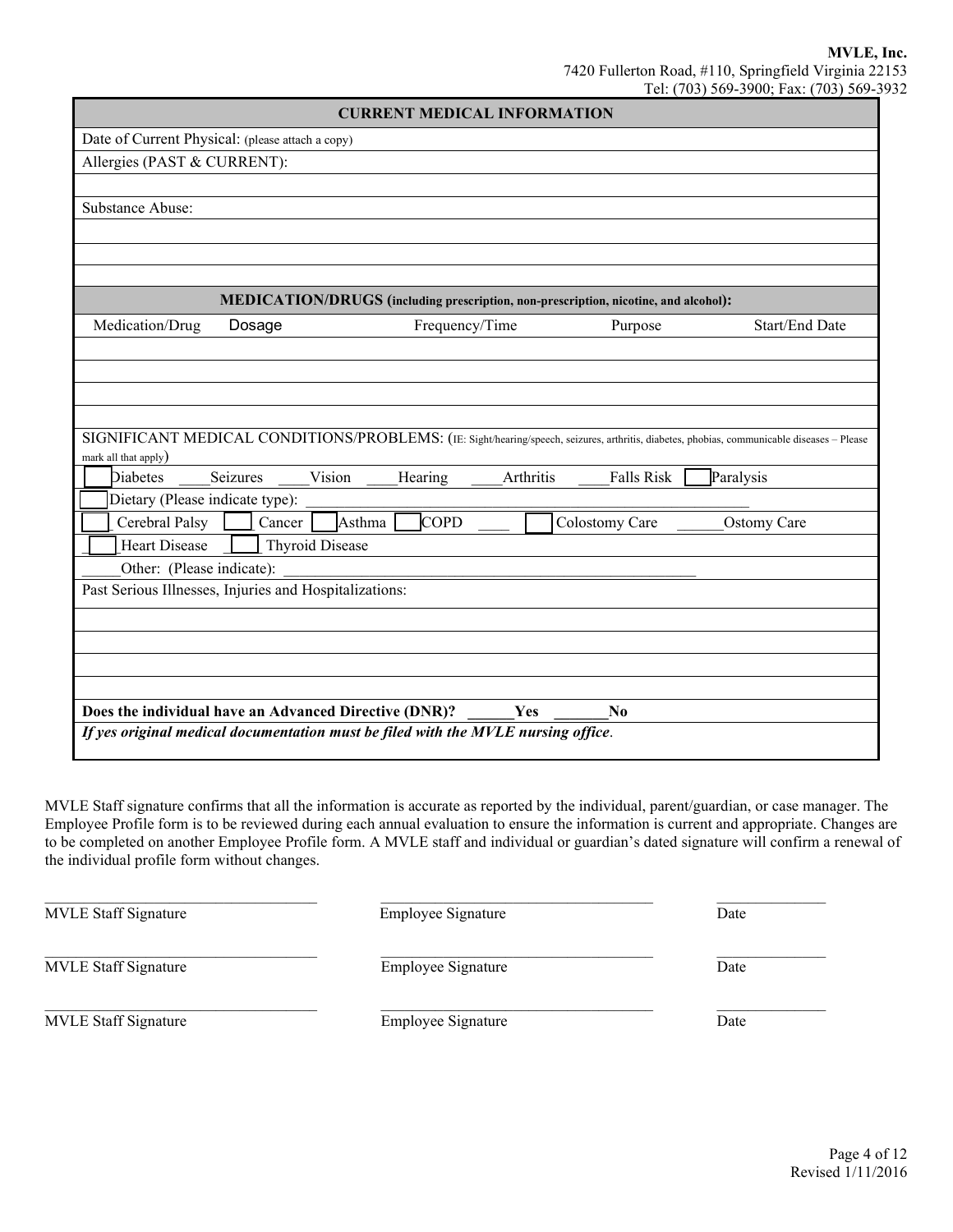# *MVLE Vocational Functional Analysis Survey*

This survey has been adapted from the "Level of Functioning Survey" that has been provided by DMAS. Please complete to the best of your ability.

*Name of Person Surveyed: \_\_\_\_\_\_\_\_\_\_\_\_\_\_\_\_\_\_\_\_\_\_\_\_\_\_\_\_\_\_\_\_\_\_\_\_\_\_\_\_\_\_* 

#### **Definition of Terms:**

- "Never" means that the behavior does not occur.
- "Rarely" means that the behavior occurs quarterly or less.
- "Sometimes" means that the behavior occurs once a month or less.
- "Often" means that the behavior occurs 2-3 times a month.
- "Regularly" means that the behavior occurs weekly or more.

#### **1. Health Status: How often is care or supervision by a licensed nurse or person certified in medication administration required for the following?** (Please select from the drop down menu)

| - Medication administration and/or evaluation for                            | <b>Never</b> |
|------------------------------------------------------------------------------|--------------|
| - Direct services such as care for lesions, dressings, and treatments        | Select one:  |
|                                                                              | Select one:  |
| - Teaching diagnosed disease and diet control/care, including diabetes       | Select one:  |
| - Management of care of diagnosed circulatory or respiratory problems        | Select one:  |
| - Motor disabilities which interfere with all activities of daily living     | Select one:  |
| - Observation for choking or aspiration while eating, drinking               | Select one:  |
| - Supervision of use of adaptive equipment, i.e. special spoons, braces, etc |              |
| - Observation for nutritional problems                                       | Select one:  |
|                                                                              | Select one:  |
| - Has a diagnosis of a chronic disease and                                   |              |

#### **2. Communication** (Please select from the drop down menu)

| - Indicate wants by pointing, vocal noises, facial expressions or signs  Select one: |  |
|--------------------------------------------------------------------------------------|--|
| - Use simple words, phrases, short sentences with or without                         |  |
|                                                                                      |  |
| - Ask for at least 10 things using appropriate names with or without                 |  |
|                                                                                      |  |
| - Understand simple words, phrases or instructions containing prepositions           |  |
|                                                                                      |  |
|                                                                                      |  |
| - Identify self, place or residence and significant others with or without the       |  |
|                                                                                      |  |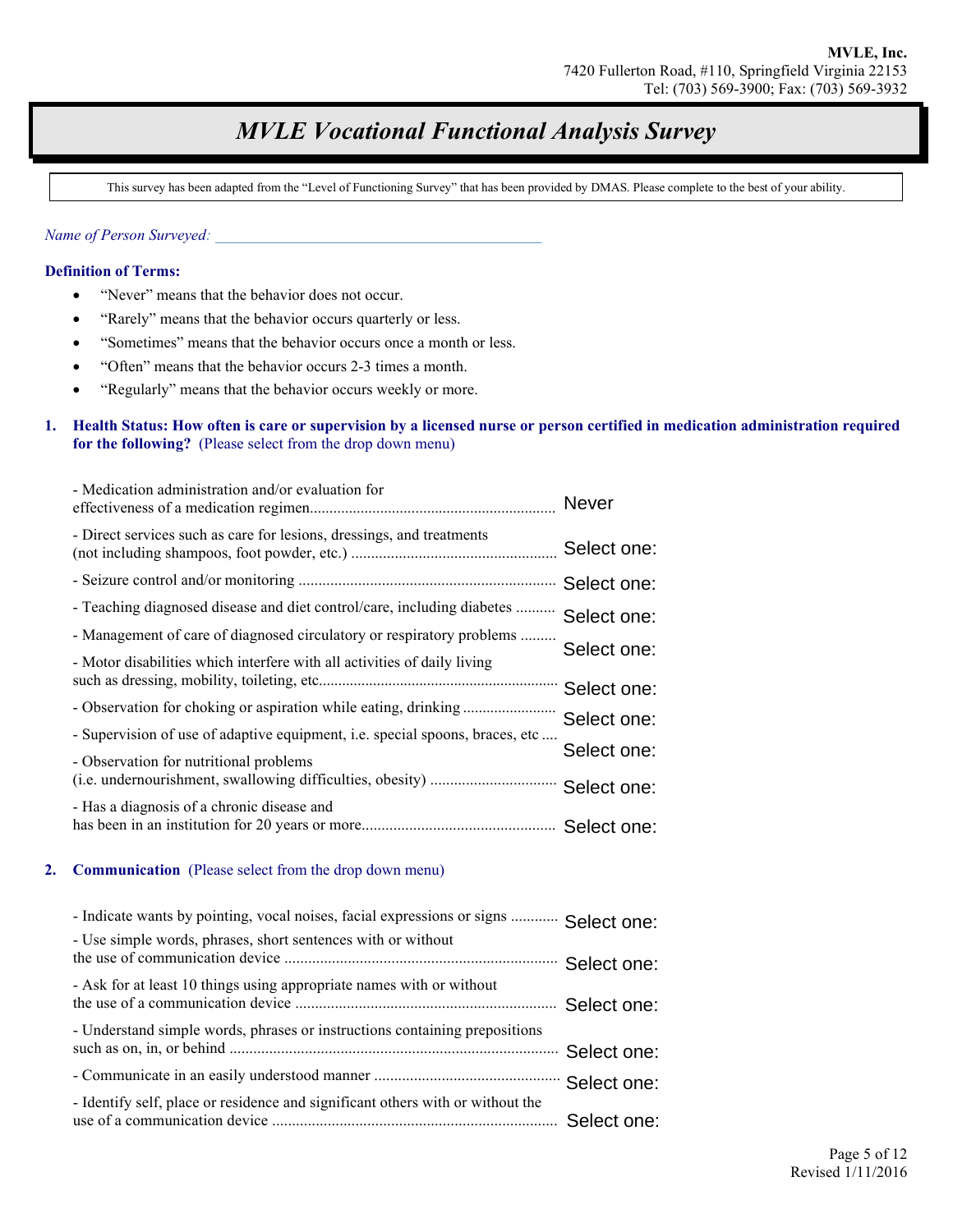- Respond to auditory stimuli (may use hearing aid) ........... Select one:

#### **3. Task Learning Skills: How often does this individual perform the following activities?** (Please select from the drop down menu)

| Select one: |
|-------------|
| Select one: |
| Select one: |
| Select one: |
| Select one: |
|             |

#### **4. Personal/Self Care: Can this individual, without assistance, currently perform the following tasks?** (Please select from the drop down menu)

| - Perform toileting functions: i.e. maintain bladder and bowel continence,     | Select one: |
|--------------------------------------------------------------------------------|-------------|
| - Perform eating/feeding functions: i.e. drink liquids and eat with a spoon or | Select one: |
| - Perform bathing functions: i.e. washes hands after performing eating/        | Select one: |
|                                                                                |             |
| - Dress self completely after performing toileting,                            |             |

#### **5. Mobility: Can this individual, without assistance, currently perform the following tasks?** (Please select from the drop down menu)

| -Use one or both arms to independently carry a large object  Select one: |  |
|--------------------------------------------------------------------------|--|
|                                                                          |  |
|                                                                          |  |
|                                                                          |  |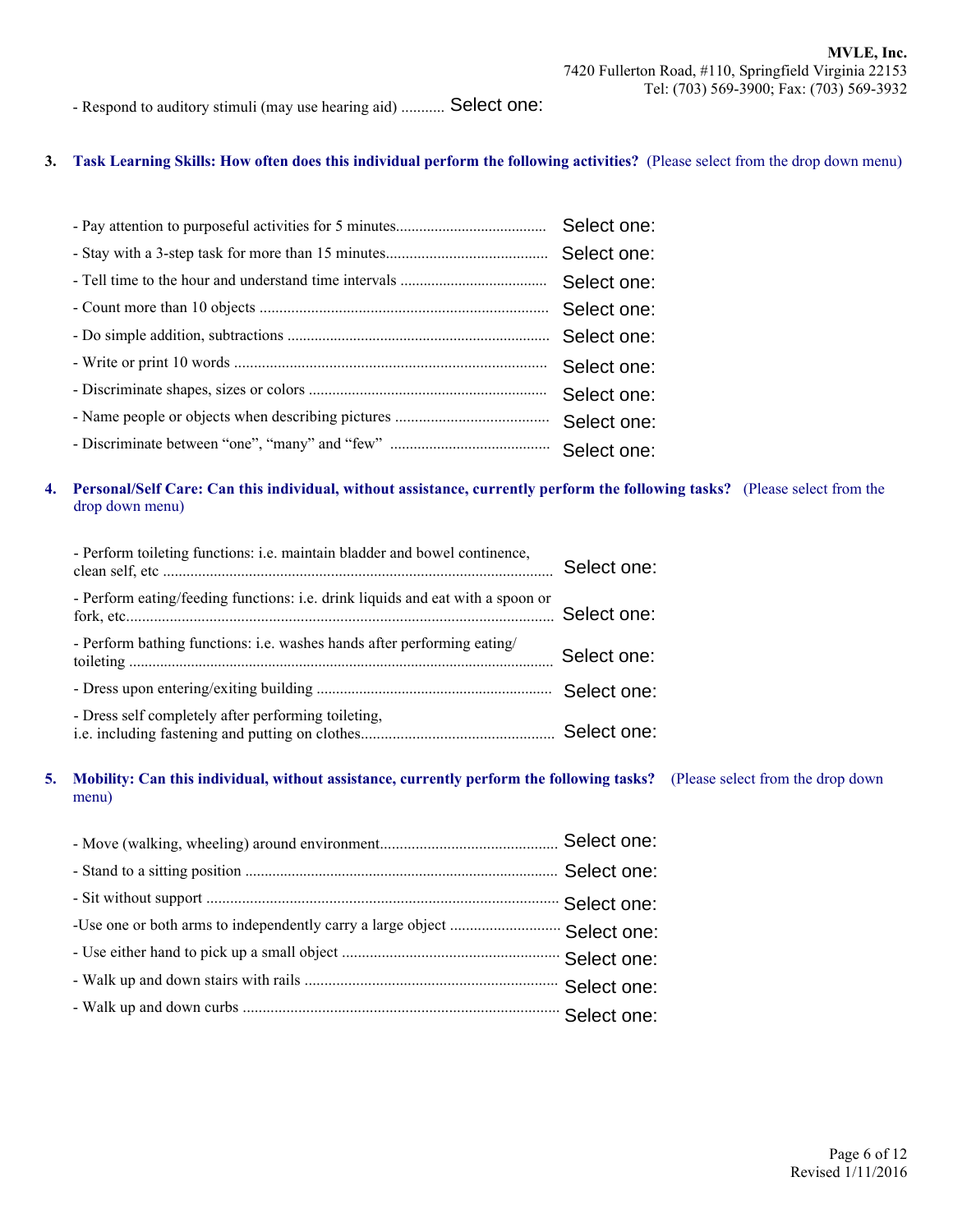#### **6. Behavior: How often does this individual perform the following behaviors?** (Please select from the drop down menu)

| - Respond to others in a socially unacceptable manner without |  |
|---------------------------------------------------------------|--|

#### **7. Community Living Skills: Can this individual, without assistance, currently perform the following activities?** (Please select from the drop down menu)

| - Recognize survival signs/words:                                             |             |
|-------------------------------------------------------------------------------|-------------|
| i.e. stop and go traffic lights, police, men or women restrooms, danger, etc  | Select one: |
| - Refrain from exhibiting unacceptable social behavior in public  Select one: |             |
| - Safety navigate in offsite, community-based, multi-level settings           | Select one: |
|                                                                               |             |

**\_\_\_\_\_\_\_\_\_\_\_\_\_\_\_\_\_\_\_\_\_\_\_\_\_\_\_\_\_\_\_\_ \_\_\_\_\_\_\_\_\_\_\_\_\_\_\_\_\_\_\_\_\_\_\_\_\_\_\_\_\_\_\_\_** 

**\_\_\_\_\_\_\_\_\_\_\_\_\_\_\_\_\_\_\_\_\_\_\_\_\_\_\_\_\_\_\_\_ \_\_\_\_\_\_\_\_\_\_\_\_\_\_\_\_\_\_\_\_\_\_\_\_\_\_\_\_\_\_\_\_**

#### **Person Completing Evaluation:**

**Name (Please Print) Relationship to Individual** 

**Signature** Date (Month/Day/Year)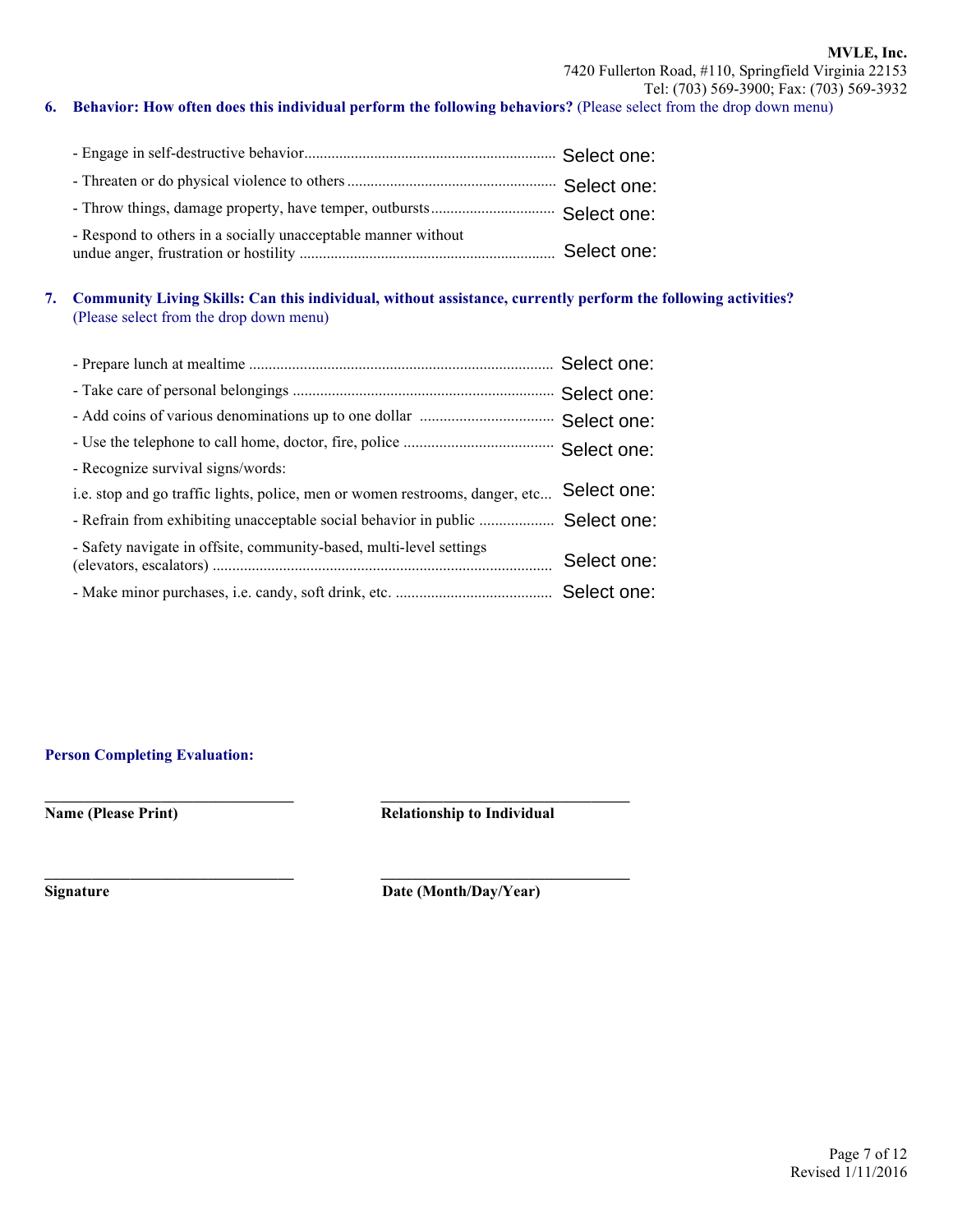# **LEARNING STYLE PROFILE**

| Name:                                                                                                                                                                                                                                                                                                                                                                                | Medicaid #:                                                                                                                                                    | Report Date: |  |
|--------------------------------------------------------------------------------------------------------------------------------------------------------------------------------------------------------------------------------------------------------------------------------------------------------------------------------------------------------------------------------------|----------------------------------------------------------------------------------------------------------------------------------------------------------------|--------------|--|
| Completed by (please include title, agency):                                                                                                                                                                                                                                                                                                                                         |                                                                                                                                                                | Signature:   |  |
|                                                                                                                                                                                                                                                                                                                                                                                      |                                                                                                                                                                |              |  |
| Directions:                                                                                                                                                                                                                                                                                                                                                                          | Please comment on all of the following topics using the guidelines provided in the<br>parentheses. You may use the reverse side should you require more space. |              |  |
| COMMUNICATION (Types of communication or combination of these which enable the learner to learn a new task in the most efficient<br>manner: physical (proprioceptive, kinaesthetic, tactile (hand-over-hand, use of jigs), visual (sign language, gestures, pictures/symbols,<br>modelling/demonstration), auditory (verbal) -- level of understanding of basic concepts/directions) |                                                                                                                                                                |              |  |
| ENVIRONMENTAL CONDITIONS (Optimal staff ratio, peer grouping, room size, temperature, noise level, lighting, etc)                                                                                                                                                                                                                                                                    |                                                                                                                                                                |              |  |
| REINFORCERS / MOTIVATORS (Optimal reinforcement frequency and type - e.g., music, praise, points, quotas, self-motivation, etc)                                                                                                                                                                                                                                                      |                                                                                                                                                                |              |  |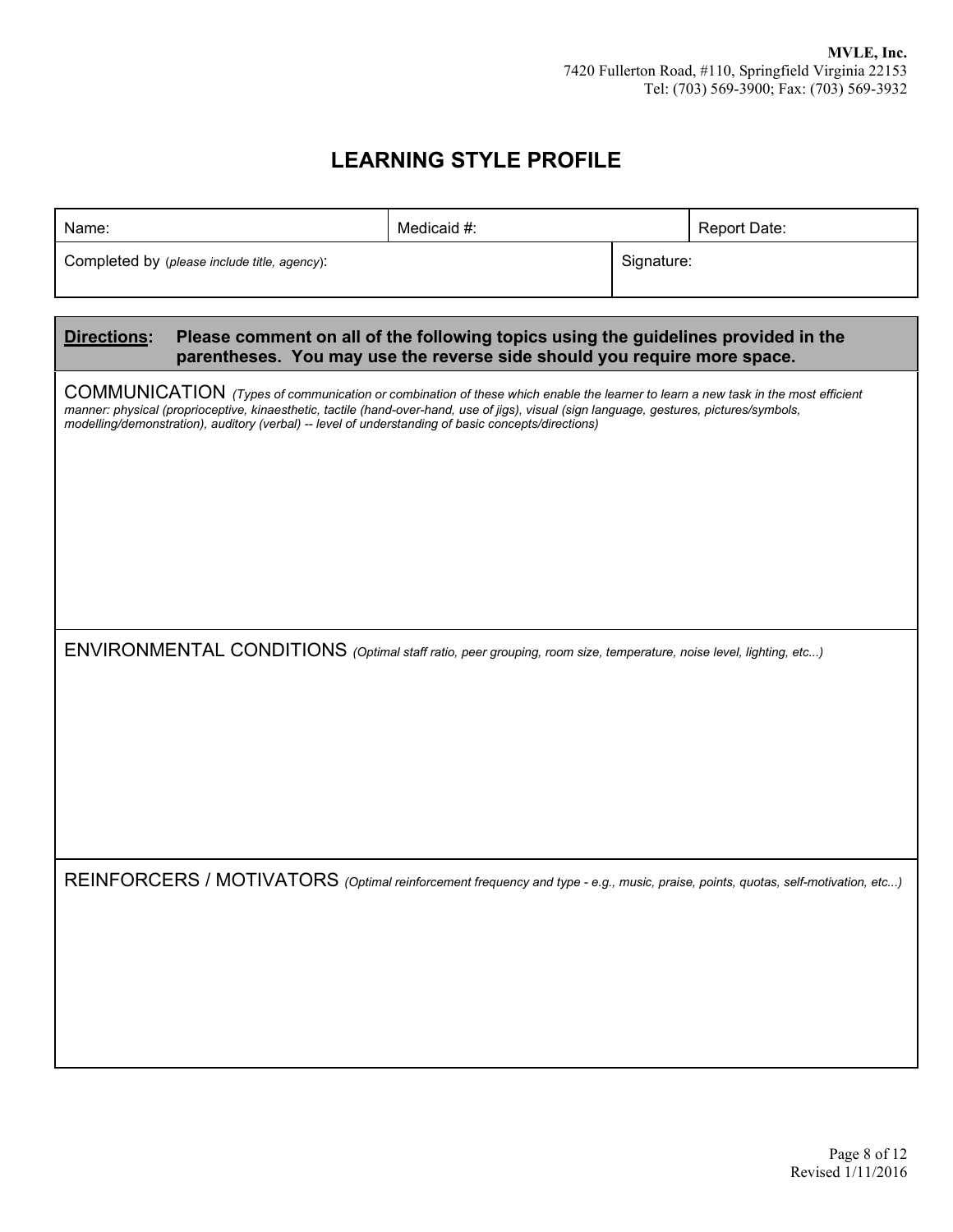| of task, degree of spontaneity, problem solving skills, etc)                                                                         |                                           |                              | INDIVIDUAL APPROACH TO TASK (Response to new stimuli (attention level, fear, acclimation rate), attention to task (new and old),<br>distractions, processing of information, motivation, dependence on supervision, prompts, and rewards, amount of practice necessary before spontaneity |
|--------------------------------------------------------------------------------------------------------------------------------------|-------------------------------------------|------------------------------|-------------------------------------------------------------------------------------------------------------------------------------------------------------------------------------------------------------------------------------------------------------------------------------------|
|                                                                                                                                      |                                           |                              |                                                                                                                                                                                                                                                                                           |
| RETENTION AND GENERALIZATION (application of skill to new situation, recall over time, frequency of review for<br>maintenance, etc.) |                                           |                              |                                                                                                                                                                                                                                                                                           |
|                                                                                                                                      |                                           |                              |                                                                                                                                                                                                                                                                                           |
| adaptive equipment, etc.)                                                                                                            |                                           |                              | OBSTACLES TO PROGRESS (interfering behaviours, medical problems, personal/social adjustment, physical impairments, use of                                                                                                                                                                 |
|                                                                                                                                      |                                           |                              | COMMUNITY ACCESS: (Check all that apply)                                                                                                                                                                                                                                                  |
| SELF-ADVOCACY: (Check all that apply)                                                                                                |                                           | $\Box$ Drives                |                                                                                                                                                                                                                                                                                           |
| $\Box$ Requests assistance when needed                                                                                               |                                           |                              | $\Box$ Uses public transportation with support                                                                                                                                                                                                                                            |
| $\Box$ Expresses needs                                                                                                               |                                           |                              |                                                                                                                                                                                                                                                                                           |
| $\Box$ Identifies disability in functional terms                                                                                     |                                           | Uses recreational facilities |                                                                                                                                                                                                                                                                                           |
| $\Box$ Appropriately assertive – internalises frustrations                                                                           |                                           |                              | Uses community resources with support                                                                                                                                                                                                                                                     |
|                                                                                                                                      |                                           | Other (describe)             |                                                                                                                                                                                                                                                                                           |
| Accesses resources                                                                                                                   |                                           |                              |                                                                                                                                                                                                                                                                                           |
| $\Box$ Other (describe)                                                                                                              |                                           |                              |                                                                                                                                                                                                                                                                                           |
| WORKER CHARACTERISTICS: (Check all that apply)                                                                                       |                                           |                              |                                                                                                                                                                                                                                                                                           |
| Dependable                                                                                                                           | $\Box$ Accurate                           |                              | Communicates appropriately                                                                                                                                                                                                                                                                |
| Motivated to work                                                                                                                    | Demonstrates appropriate speed            |                              | High quality of work                                                                                                                                                                                                                                                                      |
|                                                                                                                                      |                                           |                              |                                                                                                                                                                                                                                                                                           |
| Persistent                                                                                                                           | Adaptable to change                       |                              | Maintains stamina                                                                                                                                                                                                                                                                         |
| Independent worker                                                                                                                   | $\Box$ Appropriate problem solving skills |                              | Exhibits self-awareness                                                                                                                                                                                                                                                                   |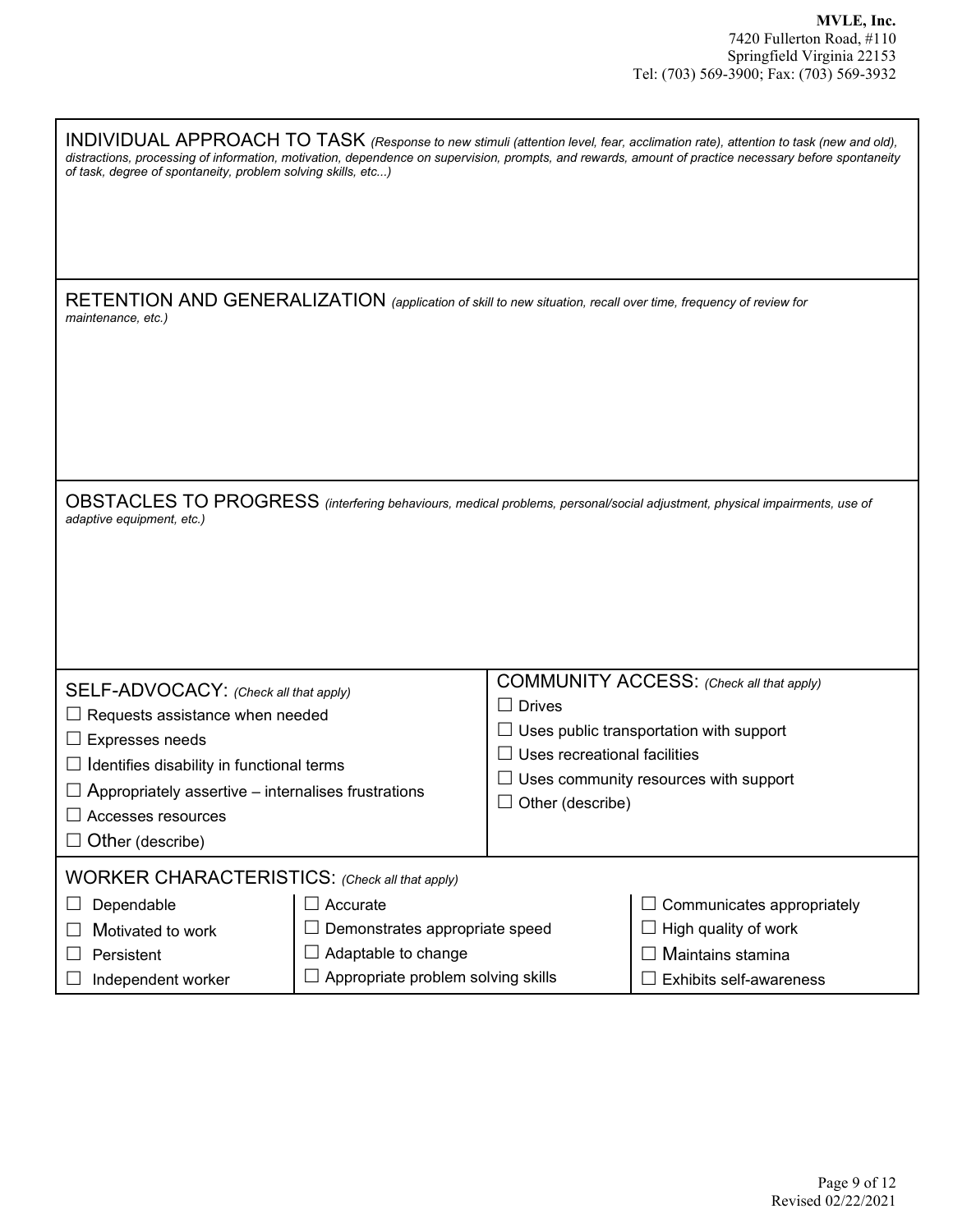## **Behavior Intake Questionnaire**

In order to better assist MVLE staff in developing an appropriate support plan to meet this individual's needs, it is critical to have complete and up-to-date information as part of our intake process. This includes a full description of the individual's behavioral repertoire, both past and present. The questionnaire below may be completed individually or collaboratively by those involved in the person's daily habilitation.

|                                        | Length of Time Providing Service/Care (# months, years) ______________                                                                                                      |  |
|----------------------------------------|-----------------------------------------------------------------------------------------------------------------------------------------------------------------------------|--|
| following:                             | Applicant's Behavioral Challenges (please indicate the frequency, severity of the behavior by answering the                                                                 |  |
|                                        | 1. Has the individual ever demonstrated aggression toward others? No ______ Yes                                                                                             |  |
| other_______                           | 2. If "Yes," when was the last incident? Date at: home_________ school________ work________                                                                                 |  |
| others (i.e., in the community)______  | a. Toward (check all that apply): staff_____ peers_____ family members_____                                                                                                 |  |
| open palm, pinches, pulls hair, etc.): | 3. Please describe how aggressive behavior is typically performed in observable terms (i.e., hits with an                                                                   |  |
|                                        | ,我们也不能在这里的时候,我们也不能在这里的时候,我们也不能会在这里的时候,我们也不能会在这里的时候,我们也不能会在这里的时候,我们也不能会在这里的时候,我们也不<br><b>a.</b> Average frequency (i.e., # times/day/week/month): __________________________ |  |
| wounds/broken bones):                  | <b>b.</b> Average intensity (i.e., mild=no injury moderate=causes bruising/abrasion high=causes open                                                                        |  |
|                                        | 4. Has the individual ever demonstrated self-injurious behavior?: Now Yes                                                                                                   |  |
|                                        | a. If "Yes," when was the last incident? Date at: home________ school_______ work_______                                                                                    |  |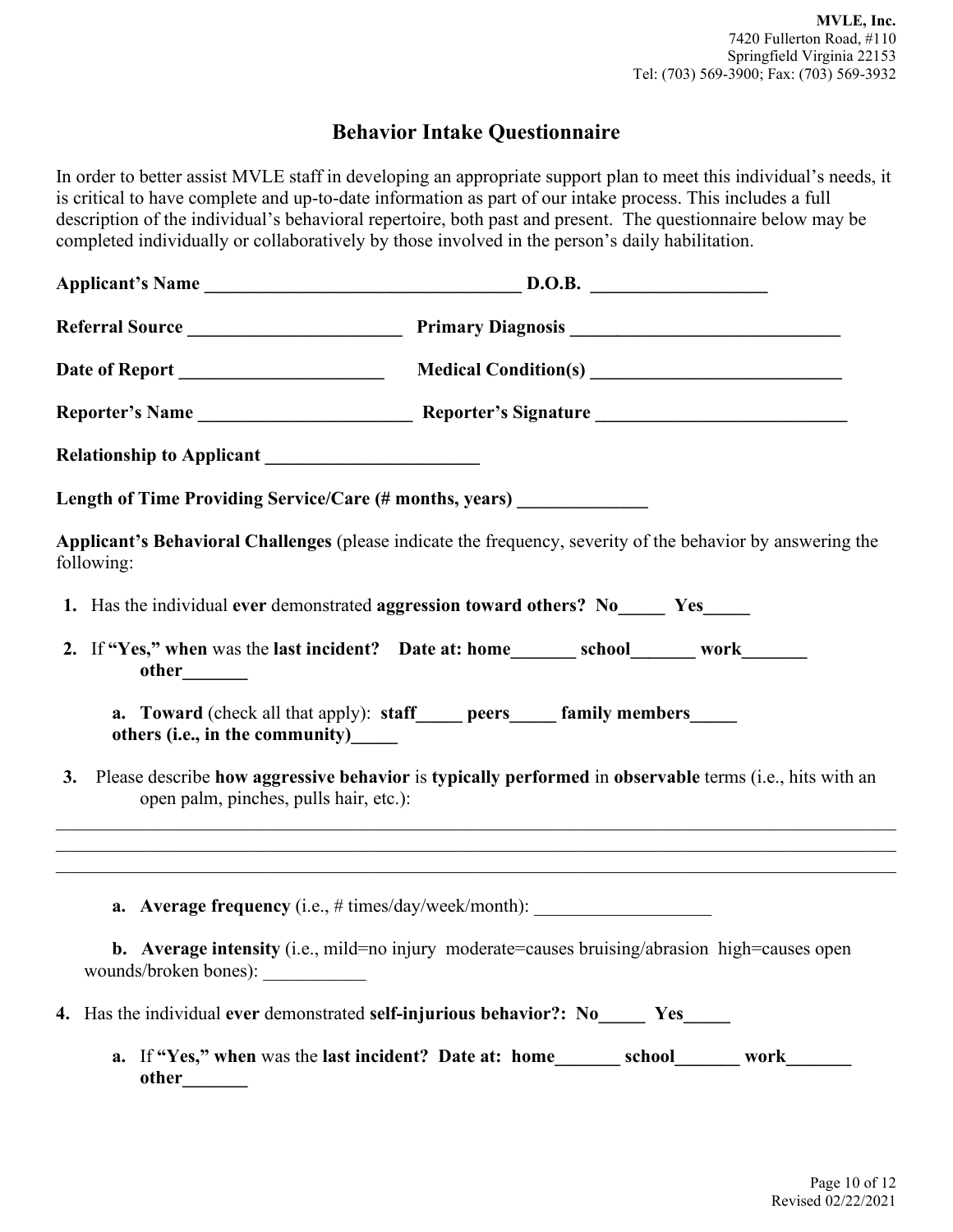**5.** Please describe **how self-injurious behavior** is **typically performed** in **observable** terms (i.e., bangs head on walls/objects, picks at skin, hits side of face with closed fist, etc.):

 $\mathcal{L}_\mathcal{L} = \mathcal{L}_\mathcal{L} = \mathcal{L}_\mathcal{L} = \mathcal{L}_\mathcal{L} = \mathcal{L}_\mathcal{L} = \mathcal{L}_\mathcal{L} = \mathcal{L}_\mathcal{L} = \mathcal{L}_\mathcal{L} = \mathcal{L}_\mathcal{L} = \mathcal{L}_\mathcal{L} = \mathcal{L}_\mathcal{L} = \mathcal{L}_\mathcal{L} = \mathcal{L}_\mathcal{L} = \mathcal{L}_\mathcal{L} = \mathcal{L}_\mathcal{L} = \mathcal{L}_\mathcal{L} = \mathcal{L}_\mathcal{L}$ 

| <b>b.</b> Average intensity (i.e., mild=no injury moderate=causes bruising/abrasion high=causes open<br>wounds/broken bones):                                                                                                                                                                                             |
|---------------------------------------------------------------------------------------------------------------------------------------------------------------------------------------------------------------------------------------------------------------------------------------------------------------------------|
| 6. Has the individual ever demonstrated any other disruptive, interfering or dangerous behaviors?:<br>$No$ $Yes$ $\qquad$                                                                                                                                                                                                 |
| a. If "Yes," when was the last incident? Date at: home________ school________ work_______                                                                                                                                                                                                                                 |
|                                                                                                                                                                                                                                                                                                                           |
| 7. Please describe any other disruptive, interfering or dangerous behaviors that the individual<br>demonstrates or has demonstrated in the past (i.e., elopement, property destruction, opposition, tantrum) in<br>observable terms:<br>,我们也不能在这里的人,我们也不能在这里的人,我们也不能在这里的人,我们也不能在这里的人,我们也不能在这里的人,我们也不能在这里的人,我们也不能在这里的人,我们也 |
| <u> 1989 - Johann Stoff, amerikansk politiker (d. 1989)</u>                                                                                                                                                                                                                                                               |

**9. When** do(es) the behavior(s) usually occur? [State specific antecedent(s) for each behavior noted above (i.e., self-injurious behavior follows the presentation of an instructional demand, tantrum follows denied access to a desired item/activity, etc.)].

 $\mathcal{L}_\mathcal{L} = \{ \mathcal{L}_\mathcal{L} = \{ \mathcal{L}_\mathcal{L} = \{ \mathcal{L}_\mathcal{L} = \{ \mathcal{L}_\mathcal{L} = \{ \mathcal{L}_\mathcal{L} = \{ \mathcal{L}_\mathcal{L} = \{ \mathcal{L}_\mathcal{L} = \{ \mathcal{L}_\mathcal{L} = \{ \mathcal{L}_\mathcal{L} = \{ \mathcal{L}_\mathcal{L} = \{ \mathcal{L}_\mathcal{L} = \{ \mathcal{L}_\mathcal{L} = \{ \mathcal{L}_\mathcal{L} = \{ \mathcal{L}_\mathcal{$  $\mathcal{L}_\mathcal{L} = \{ \mathcal{L}_\mathcal{L} = \{ \mathcal{L}_\mathcal{L} = \{ \mathcal{L}_\mathcal{L} = \{ \mathcal{L}_\mathcal{L} = \{ \mathcal{L}_\mathcal{L} = \{ \mathcal{L}_\mathcal{L} = \{ \mathcal{L}_\mathcal{L} = \{ \mathcal{L}_\mathcal{L} = \{ \mathcal{L}_\mathcal{L} = \{ \mathcal{L}_\mathcal{L} = \{ \mathcal{L}_\mathcal{L} = \{ \mathcal{L}_\mathcal{L} = \{ \mathcal{L}_\mathcal{L} = \{ \mathcal{L}_\mathcal{$ 

 $\mathcal{L}_\mathcal{L} = \{ \mathcal{L}_\mathcal{L} = \{ \mathcal{L}_\mathcal{L} = \{ \mathcal{L}_\mathcal{L} = \{ \mathcal{L}_\mathcal{L} = \{ \mathcal{L}_\mathcal{L} = \{ \mathcal{L}_\mathcal{L} = \{ \mathcal{L}_\mathcal{L} = \{ \mathcal{L}_\mathcal{L} = \{ \mathcal{L}_\mathcal{L} = \{ \mathcal{L}_\mathcal{L} = \{ \mathcal{L}_\mathcal{L} = \{ \mathcal{L}_\mathcal{L} = \{ \mathcal{L}_\mathcal{L} = \{ \mathcal{L}_\mathcal{$ 

 $\mathcal{L}_\mathcal{L} = \{ \mathcal{L}_\mathcal{L} = \{ \mathcal{L}_\mathcal{L} = \{ \mathcal{L}_\mathcal{L} = \{ \mathcal{L}_\mathcal{L} = \{ \mathcal{L}_\mathcal{L} = \{ \mathcal{L}_\mathcal{L} = \{ \mathcal{L}_\mathcal{L} = \{ \mathcal{L}_\mathcal{L} = \{ \mathcal{L}_\mathcal{L} = \{ \mathcal{L}_\mathcal{L} = \{ \mathcal{L}_\mathcal{L} = \{ \mathcal{L}_\mathcal{L} = \{ \mathcal{L}_\mathcal{L} = \{ \mathcal{L}_\mathcal{$ 

**10.** What is the **most effective** method to **interrupt** or **redirect** the behavior(s) to **a positive alternative?**